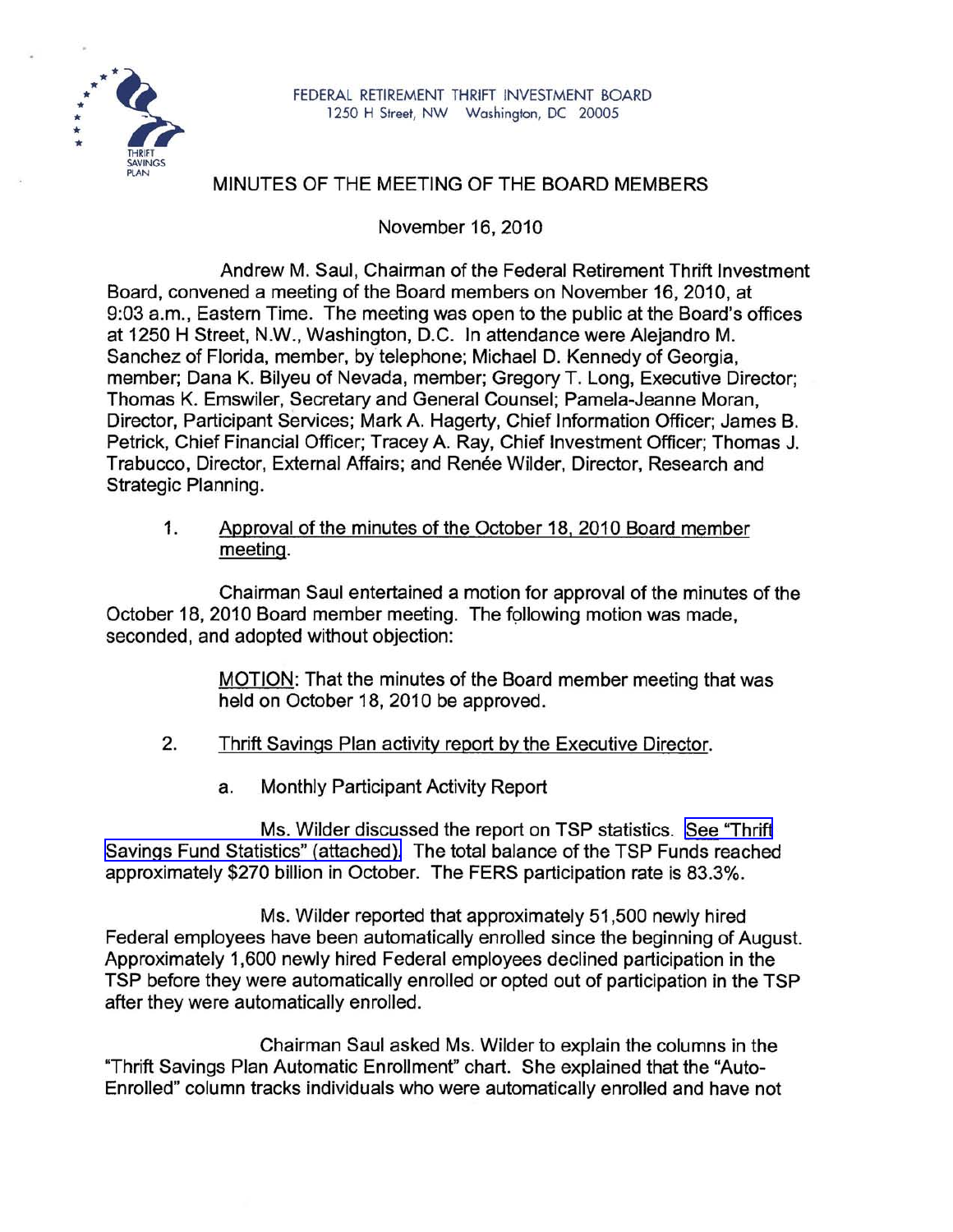made any change to their status since they were automatically enrolled. The second column, "Elected TSP," tracks individuals who affirmatively elected to participate in the TSP before they were automatically enrolled. These individuals never had autoenrolled status. The sum of columns one and two equals the number of new civilian TSP participants.

The third column, "Declined TSP," tracks individuals who opted out of the TSP before they were automatically enrolled. The fourth column, "Optedout," tracks individuals who were automatically enrolled and who subsequently opted out. The fifth column, "Other Investment Decision," tracks individuals who changed their deferral rate or made a contribution allocation, interfund transfer, rollover, loan, or withdrawal after being automatically enrolled.

Ms. Wilder noted that the ''Thrift Savings Plan Automatic Enrollment" chart does not track the elections of uniformed services members because uniformed services members are not eligible for automatic enrollment.

Mr. Kennedy referenced an article he read that suggested lifecycle funds are the optimal default investment for automatically enrolled participants. He asked whether the Board and Agency staff have considered changing the TSP default fund from the G Fund to the L Funds.

Mr. Trabucco explained that the Agency sought legislation in 2008 that initially included language that would have made the L Fund the default investment option. That language did not make it into the version of the bill that ultimately passed.

Ms. Bilyeu pointed out that lifecycle funds are the safe harbor default investment option for private sector plans. All of the Board members agreed that the L Funds should be the default option and that this issue will be revisited in the future.

Mr. Saul inquired about the status of the Agency's targeted mailings to the group of noncontributing civilian participants who were Federal employees before automatic enrollment began. Ms. Moran said the Agency recently sent a mailing to those individuals and that she is waiting until the end of the month to see how many of those individuals have since started contributing. Once she determines the impact of the prior mailing, she will determine which population of participants would most benefit from the educational DVD that the Agency has produced.

Mr. Saul asked Ms. Moran to present excerpts of the DVD at the January or February Board meeting. Ms. Bilyeu asked whether the Agency has explored the possibility of streaming the DVD content on the TSP website. Mr. Long and Mr. Hagerty explained that the Agency will, in the future, look into options for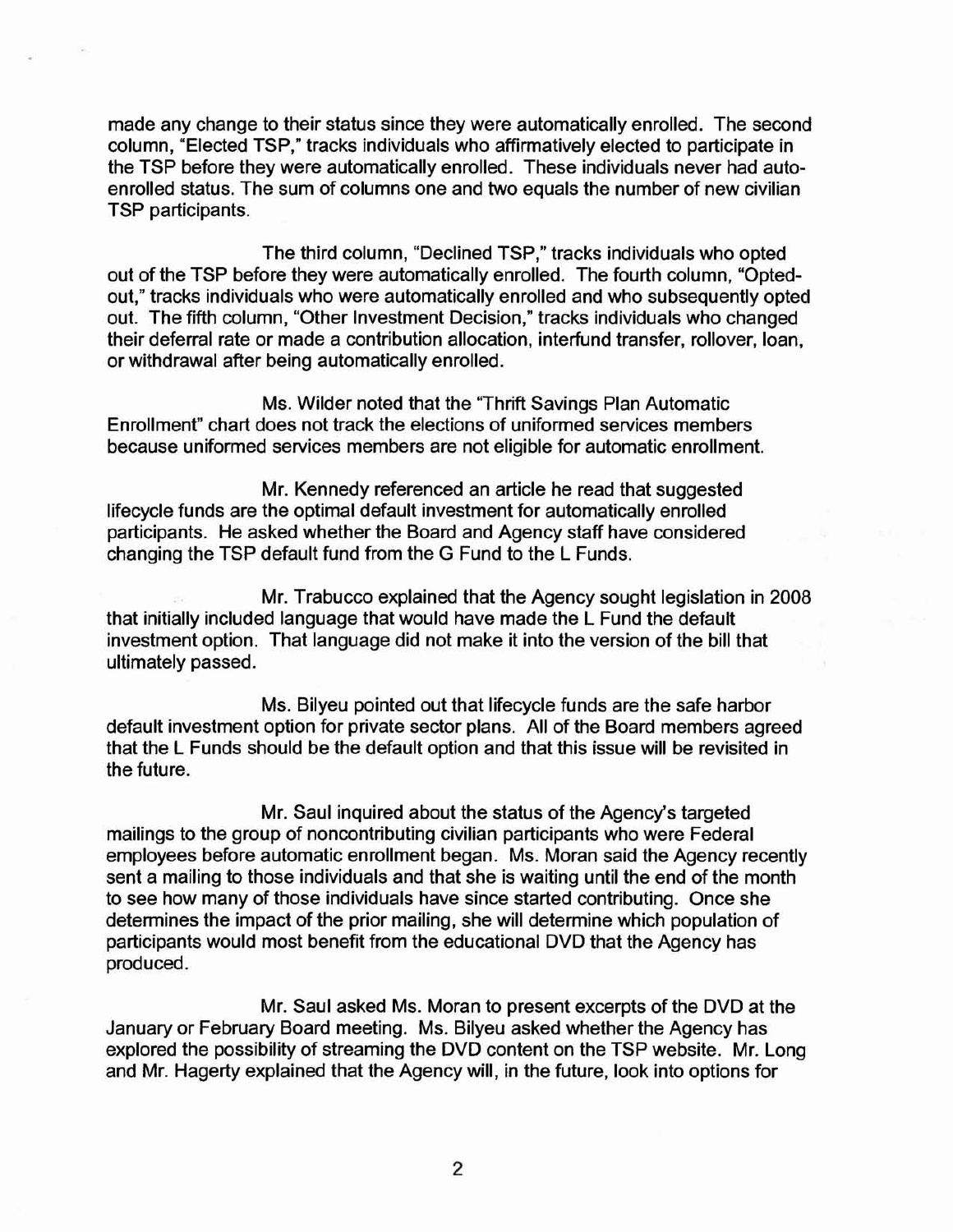streaming the DVD on the website, making the DVD downloadable from the website, and/or hosting the DVD on a separate domain.

Mr. Saul asked which participants will receive the DVD. Ms. Moran and Mr. Long explained that they have not yet determined which population of participants will receive the DVD. It will depend on factors such as the size of certain populations at the time of the mailing (e.g. noncontributors, automatic enrollees, individuals who are contributing 100% to the G Fund), how many DVDs the Agency anticipates producing, and how quickly the Agency can make the DVD content available on the website. Mr. Saul asked when they will decide which participant will receive the DVD. Mr. Long said he expects to identify the target population this month.

Ms. Moran and Ms. Wilder described the content of the DVD. This DVD contains more expansive information about investment options than did the original L Fund DVD, which was introduced in 2005. It has three lessons: (1) an introduction to the TSP, retirement planning, and investment concepts, (2) information about the five individual TSP funds and how to make contribution allocations, interfund transfers, etc., and (3) information about the L Funds. It takes approximately an hour and a half to complete all three lessons and each lesson has a quiz at the end.

Ms. Bilyeu asked Ms. Wilder if the "FERS Not Contributing with Agency Contributions" statistic on page one of the "Thrift Savings Fund [Statistics"](http://www.frtib.gov/pdf/minutes/MM-2010Nov-Att1.pdf) report represents active employees that have suspended contributions. Ms. Wilder explained that this statistic includes individuals who have separated from Government service. Mr. Long explained that it also includes individuals who are prohibited from contributing for a six month period because they took a hardship withdrawal.

Ms. Bilyeu asked what the Agency can do to encourage individuals who have voluntarily suspended contributions to start contributing again. Ms. Moran explained that participation is a frequent topic of articles featured in "Highlights." Participants will receive "Highlights" with their annual statements in February.

## b. Monthly Investment Performance Report

Ms. Ray reviewed the November 8, 2010 memorandum, entitled "October 2010 [Performance](http://www.frtib.gov/pdf/minutes/MM-2010Nov-Att2.pdf) Review" (attached). All of the funds, except the F Fund, experienced positive returns in October. The F Fund dropped a full percent in October due to rising interest rates. There is some tracking error in the F Fund and S Fund year-to-date due to the optimization process and also in the I Fund because the indexes are reported with dividends after tax and the TSP does not pay tax on dividends.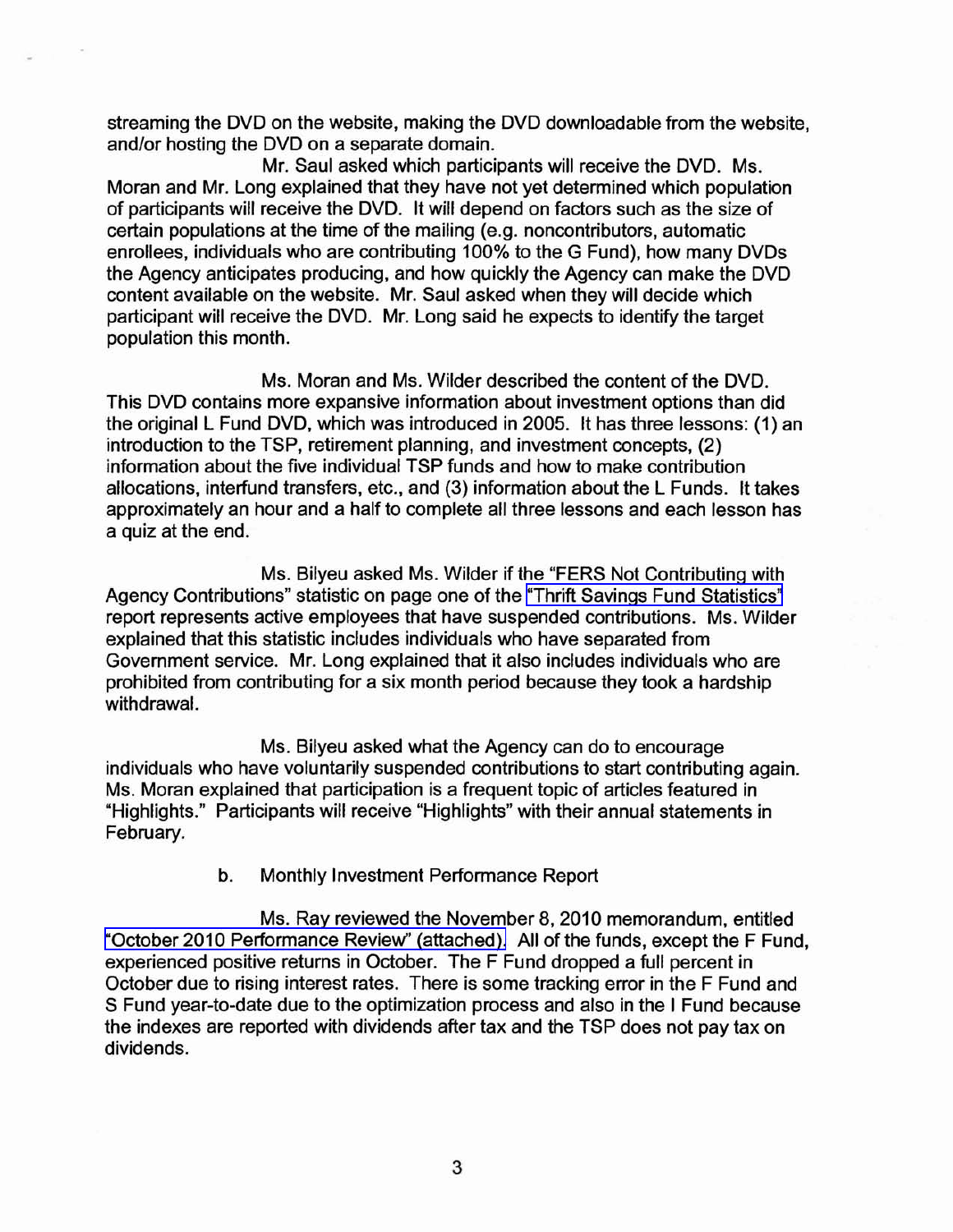The trading costs for the month were fairly low. The G Fund rate was 2.13 percent again in October. The 10 yearT-note rate has increased in November from 2.60% to 2.9%. The 30 year T-bond has increased in November from 3.98% to 4.36%. These rate increases are driving the negative F Fund performance and may lead to an increase in the G Fund rate for the month of December.

The number of participants with money invested in the L 2010 Fund dropped from approximately 111,000 to 101,000 during October. There was also an anomalous rise in the number of participants who moved money into the L 2020 Fund. Ms. Ray explained that the Agency recently sent a mailing to participants in the L 2010 Fund informing them that the L 2010 Fund would retire at the end of the year and that their money would be automatically rolled into the L Income Fund. Ms. Ray further explained that some of the individuals who received the letter must have decided to move the money they had invested in the L 2010 fund into other funds, primarily with the L 2020.

c. Legislative Report

Mr. Trabucco informed the Board that Congress returned for its lame duck session this week. He explained that the Agency still has one bill (H.R. 4856) pending in the 111<sup>th</sup> Congress. H.R. 4856 would allow separating participants to make contributions from their terminal annual leave payment.

Mr. Trabucco reminded the Board that the Congressional Budget Office determined that this measure would cost \$317 million in foregone tax revenue. Therefore, it cannot make it through the House of Representative unless there is a pay-for attached to it in the legislation. He explained that H.R. 4856 will be reintroduced next year in the event that Congress adjourns without taking action on it.

3. 2011 Board [Member](http://www.frtib.gov/pdf/minutes/MM-2010Nov-Att3.pdf) Meeting Dates.

Due to schedule conflicts, the Board agreed that the January Board meeting would take place on January  $25<sup>th</sup>$ ,  $26<sup>th</sup>$ ,  $27<sup>th</sup>$ , or  $28<sup>th</sup>$ . The Board will determine which of these dates works best and will announce the date at the December meeting.

Chairman Saul expressed an interest in establishing joint meetings with ETAC on an annual basis. Mr. Trabucco agreed to consult with ETAC about having a joint meeting in the coming months and/or establishing annual meetings.

4. Closed Session.

On a vote taken by the Secretary, the members closed the meeting at 9:55 a.m. for executive session.